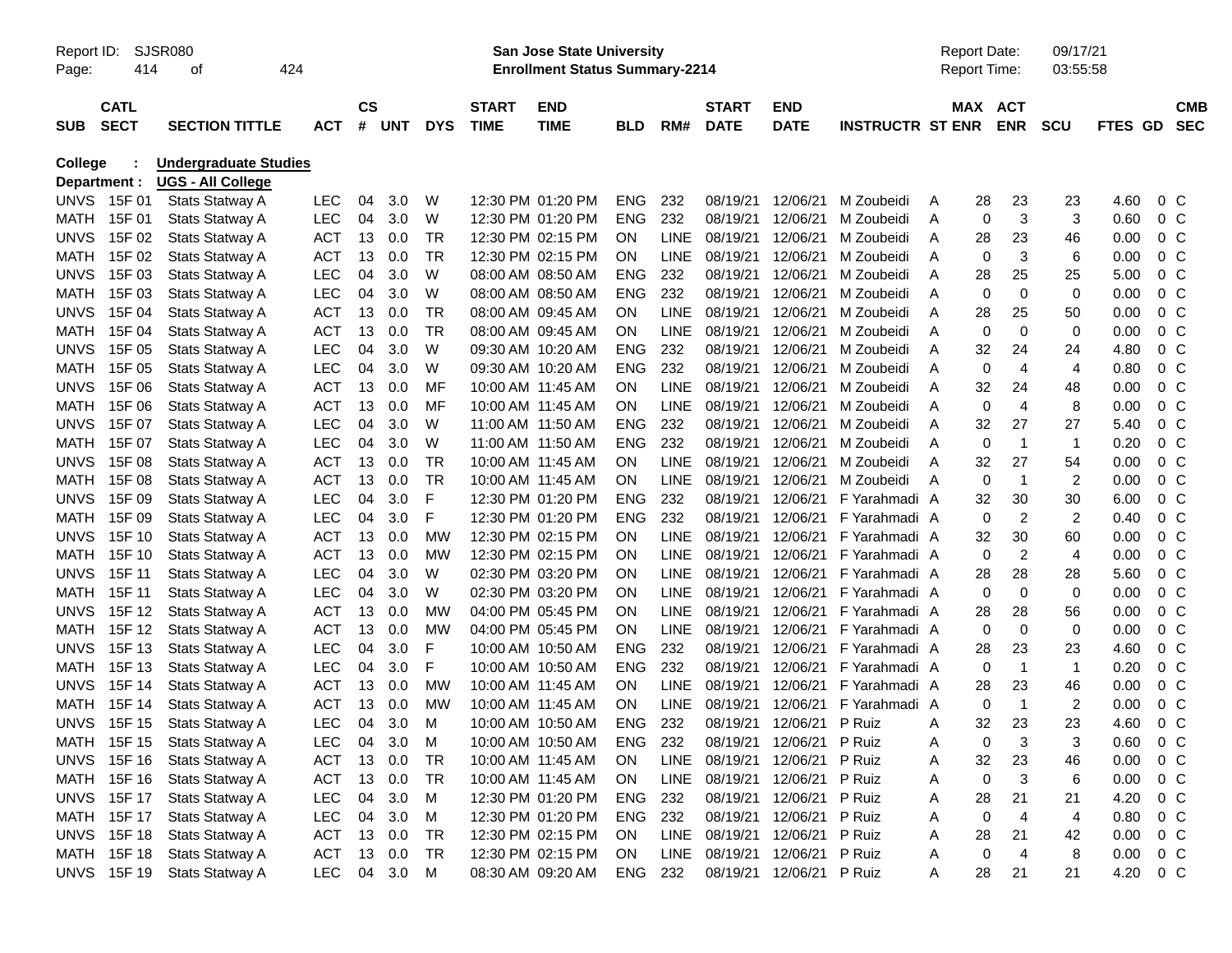| SJSR080<br>Report ID:<br>415<br>424<br>оf<br>Page:              |                                                                      |                                        | <b>San Jose State University</b><br><b>Enrollment Status Summary-2214</b> |                   |                             |                             |                                                             |                                      |                                           |                                  |                                  |                                               | <b>Report Date:</b><br>Report Time: |                                   |                                             | 09/17/21<br>03:55:58    |                               |                                        |  |
|-----------------------------------------------------------------|----------------------------------------------------------------------|----------------------------------------|---------------------------------------------------------------------------|-------------------|-----------------------------|-----------------------------|-------------------------------------------------------------|--------------------------------------|-------------------------------------------|----------------------------------|----------------------------------|-----------------------------------------------|-------------------------------------|-----------------------------------|---------------------------------------------|-------------------------|-------------------------------|----------------------------------------|--|
| <b>CATL</b><br><b>SECT</b><br><b>SUB</b>                        | <b>SECTION TITTLE</b>                                                | <b>ACT</b>                             | $\mathsf{cs}$<br>#                                                        | <b>UNT</b>        | <b>DYS</b>                  | <b>START</b><br><b>TIME</b> | <b>END</b><br><b>TIME</b>                                   | <b>BLD</b>                           | RM#                                       | <b>START</b><br><b>DATE</b>      | <b>END</b><br><b>DATE</b>        | <b>INSTRUCTR ST ENR</b>                       |                                     | MAX ACT                           | <b>ENR</b>                                  | <b>SCU</b>              | FTES GD                       | <b>CMB</b><br><b>SEC</b>               |  |
| 15F 19<br>MATH<br><b>UNVS</b><br>15F 20<br>MATH<br>15F 20       | Stats Statway A<br><b>Stats Statway A</b><br>Stats Statway A         | LEC.<br><b>ACT</b><br><b>ACT</b>       | 04<br>13<br>13                                                            | 3.0<br>0.0<br>0.0 | M<br><b>TR</b><br><b>TR</b> |                             | 08:30 AM 09:20 AM<br>08:00 AM 09:45 AM<br>08:00 AM 09:45 AM | <b>ENG</b><br><b>ON</b><br><b>ON</b> | 232<br><b>LINE</b><br><b>LINE</b>         | 08/19/21<br>08/19/21<br>08/19/21 | 12/06/21<br>12/06/21<br>12/06/21 | P Ruiz<br>P Ruiz<br>P Ruiz<br>Total :         | A<br>A<br>A                         | $\Omega$<br>28<br>$\Omega$<br>592 | 2<br>21<br>2<br>530                         | 2<br>42<br>4<br>795     | 0.40<br>0.00<br>0.00<br>53.00 | $0\,$ C<br>$0\,$ C<br>$0\,$ C          |  |
| <b>UNVS</b>                                                     | 125M 01 McNair Res Colloq                                            | SEM                                    | 05                                                                        | 3.0               | - F                         |                             | 10:00 AM 12:45 PM                                           | <b>ON</b>                            | <b>LINE</b>                               | 08/19/21                         | 12/06/21                         | Total:                                        | A                                   | 20<br>20                          | 0<br>$\mathbf{0}$                           | 0<br>0                  | $0.00 \quad 0$<br>0.00        |                                        |  |
| <b>UNVS</b><br>18001<br>UNVS<br>180 02<br><b>UNVS</b><br>180 03 | <b>Indiv Studies</b><br><b>Indiv Studies</b><br><b>Indiv Studies</b> | <b>SUP</b><br><b>SUP</b><br><b>SUP</b> | 36<br>36<br>36                                                            | 1.0<br>2.0<br>3.0 | TBA<br>TBA<br>TBA           |                             |                                                             | <b>ON</b><br>ON<br><b>ON</b>         | <b>LINE</b><br><b>LINE</b><br><b>LINE</b> | 08/19/21<br>08/19/21<br>08/19/21 | 12/06/21<br>12/06/21<br>12/06/21 | M Jackson<br>M Jackson<br>M Jackson<br>Total: | A<br>A<br>A                         | 10<br>10<br>10<br>30              | $\mathbf 0$<br>$\Omega$<br>$\mathbf 0$<br>0 | 0<br>$\Omega$<br>0<br>0 | 0.00<br>0.00<br>0.00<br>0.00  | $\overline{\phantom{0}}$<br>- 0<br>- 0 |  |
| Department :                                                    | <b>UGS - All College</b>                                             |                                        |                                                                           |                   |                             |                             |                                                             |                                      |                                           |                                  | <b>Lower Division:</b>           | Department Total:                             |                                     | 642<br>592                        | 530<br>530                                  | 795<br>795              | 53.00<br>53.00                |                                        |  |

**Upper Division :**  $\begin{array}{cccc} 50 & 0 & 0 & 0.00 \\ 0 & 0 & 0 & 0.00 \\ 0 & 0 & 0 & 0.00 \\ \end{array}$ 

**Graduate Division : 0 0 0 0.00**